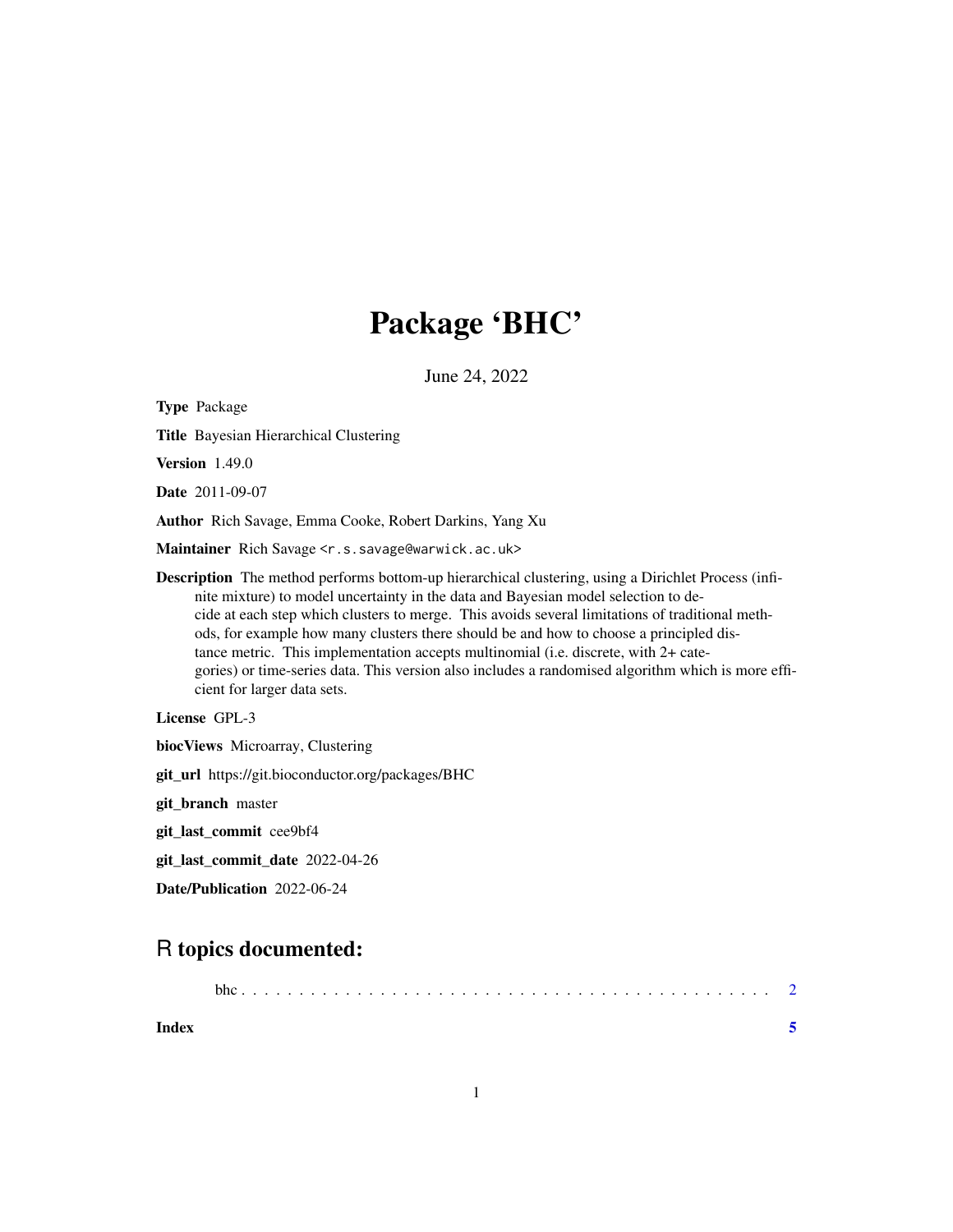<span id="page-1-0"></span>bhc *Function to perform Bayesian Hierarchical Clustering on a 2D array of discretised (i.e. multinomial) data*

#### Description

The method performs bottom-up hierarchical clustering, using a Dirichlet Process (infinite mixture) to model uncertainty in the data and Bayesian model selection to decide at each step which clusters to merge. This avoids several limitations of traditional methods, for example how many clusters there should be and how to choose a principled distance metric. This implementation accepts multinomial (i.e. discrete, with 2+ categories) or time-series data. This version also includes a randomised algorithm which is more efficient for larger data sets.

#### Usage

bhc(data, itemLabels, nFeatureValues, timePoints, dataType, noise, numReps, noiseMode, robust, numThreads, randomised, m, verbose)

#### Arguments

| data       | A 2D array containing discretised data. The dimensions of data should be<br>nDataItems * nFeatures, and the algorithm will cluster the data items.                         |
|------------|----------------------------------------------------------------------------------------------------------------------------------------------------------------------------|
| itemLabels | A character array containing nDataItems entries, one for each data item in the<br>analysis. The leaf nodes of the output dendrogram will be labelled with these<br>labels. |
|            | nFeatureValues Deprecated. This is a legacy argument, retained for backwards compatibility.<br>Any value passed to it will have no effect.                                 |
| timePoints | An array of length nFeatures, containing the time points of the measurements.                                                                                              |
| dataType   | A string specifying the data type. Either ``multinomial'', ``time-course'',<br>or "cubicspline".                                                                           |
| noise      | Noise term for each gene, required only if noiseMode=2. The noise term for<br>each gene is calculated as                                                                   |
|            | $\sum$ (residuals <sup>2</sup> )                                                                                                                                           |
|            | $\overline{\text{(number of observations for gene - 1)} \text{(number of replicates)}}$                                                                                    |
|            | where (number of observations for gene) is typically (number of time points *<br>number of replicates).                                                                    |
|            |                                                                                                                                                                            |
| numReps    | Number of replicates per observation.                                                                                                                                      |
| noiseMode  | Noise mode. If 0 then fitted noise; 2 estimated noise from replicates.                                                                                                     |
| robust     | 0 to use single Gaussian likelihood, 1 to use mixture likelihood.                                                                                                          |
| numThreads | The BHC library has been parallelised using OpenMP (currently on UN*X sys-<br>tems only). Specify here the number of threads to use (the default value is 1).              |
| randomised | Set to TRUE if you wish to use the randomised algorithm.                                                                                                                   |
| m          | If randomised is set to TRUE, then this is the dimension of the randomly chosen<br>subset D_m in the randomised algorithm.                                                 |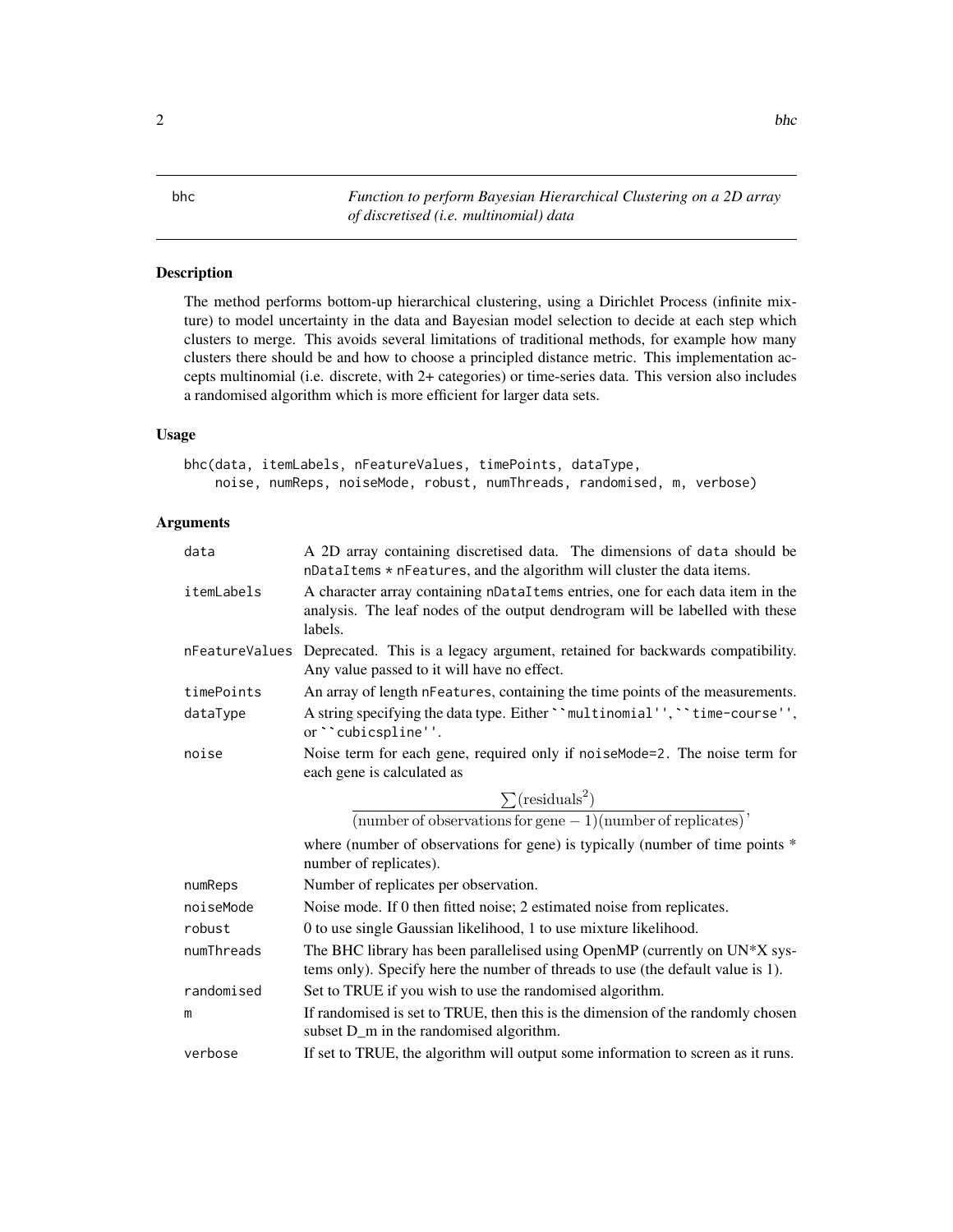<span id="page-2-0"></span>bhc 3

#### Details

Typical usage for the multinomial case:

bhc(data, itemLabels).

To use the squared-exponential covariance:

```
bhc(data, itemLabels, 0, timePoints, "time-course",
    noise, numReps, noiseMode),
```
and the cubic spline covariance:

bhc(data, itemLabels, 0, timePoints, "cubicspline", noise, numReps, noiseMode).

To use the randomised algorithm, simply include the following two arguments:

```
bhc(data, itemLabels, 0, timePoints, "time-course",
   noise, numReps, noiseMode, randomised=TRUE, m=10)
```
#### Value

A DENDROGRAM object (see the R stats package for details).

#### Author(s)

Rich Savage, Emma Cooke, Robert Darkins, and Yang Xu

#### References

*Bayesian Hierarchical Clustering*, Heller + Ghahramani, Gatsby Unit Technical Report GCNU-TR 2005-002 (2005); also see shorter version in ICML-2005; *R/BHC:fast Bayesian hierarchical clustering for microarray data*, Savage et al, BMC Bioinformatics 10:242 (2009); *Bayesian hierarchical clustering for microarray time series data with replicates and outlier measurements*, Cooke et al, currently under review

#### See Also

[hclust](#page-0-0)

#### Examples

```
##BUILD SAMPLE DATA AND LABELS
data <- matrix(0,15,10)
itemLabels <- vector("character",15)
data[1:5,] <- 1 ; itemLabels[1:5] <- "a"
data[6:10,] <- 2 ; itemLabels[6:10] <- "b"
data[11:15,] <- 3 ; itemLabels[11:15] <- "c"
timePoints <- 1:10 # for the time-course case
```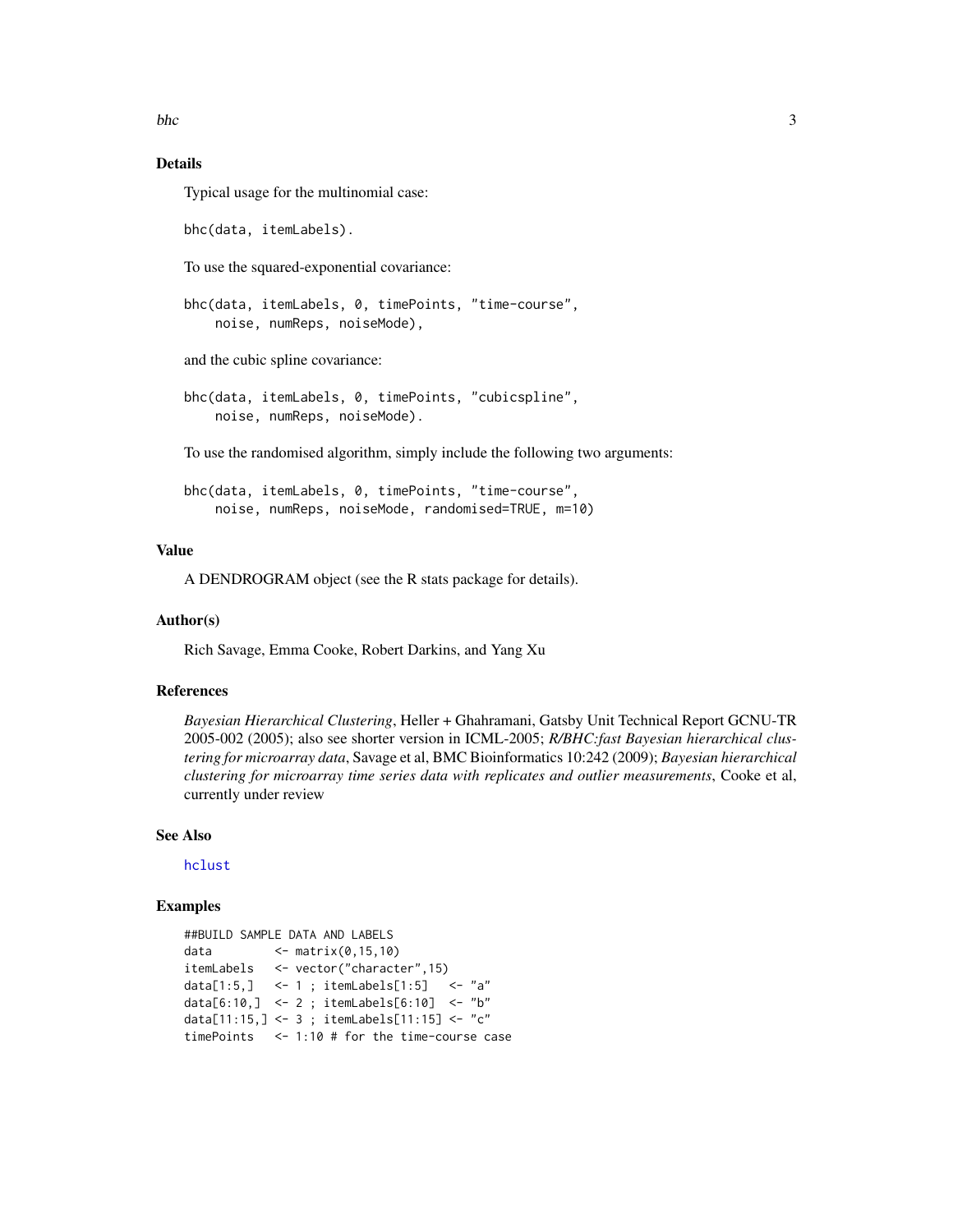4 bhc

```
##DATA DIMENSIONS
nDataItems <- nrow(data)
nFeatures <- ncol(data)
##RUN MULTINOMIAL CLUSTERING
hc1 <- bhc(data, itemLabels, verbose=TRUE)
plot(hc1, axes=FALSE)
##RUN TIME-COURSE CLUSTERING
hc2 <- bhc(data, itemLabels, 0, timePoints, "time-course",
         numReps=1, noiseMode=0, numThreads=2, verbose=TRUE)
plot(hc2, axes=FALSE)
##OUTPUT CLUSTER LABELS TO FILE
WriteOutClusterLabels(hc1, "labels.txt", verbose=TRUE)
##FOR THE MULTINOMIAL CASE, THE DATA CAN BE DISCRETISED
newData <- data[] + rnorm(150, 0, 0.1);
percentiles <- FindOptimalBinning(newData, itemLabels, transposeData=TRUE, verbose=TRUE)
discreteData <- DiscretiseData(t(newData), percentiles=percentiles)
discreteData <- t(discreteData)
hc3 <- bhc(discreteData, itemLabels, verbose=TRUE)
plot(hc3, axes=FALSE)
```